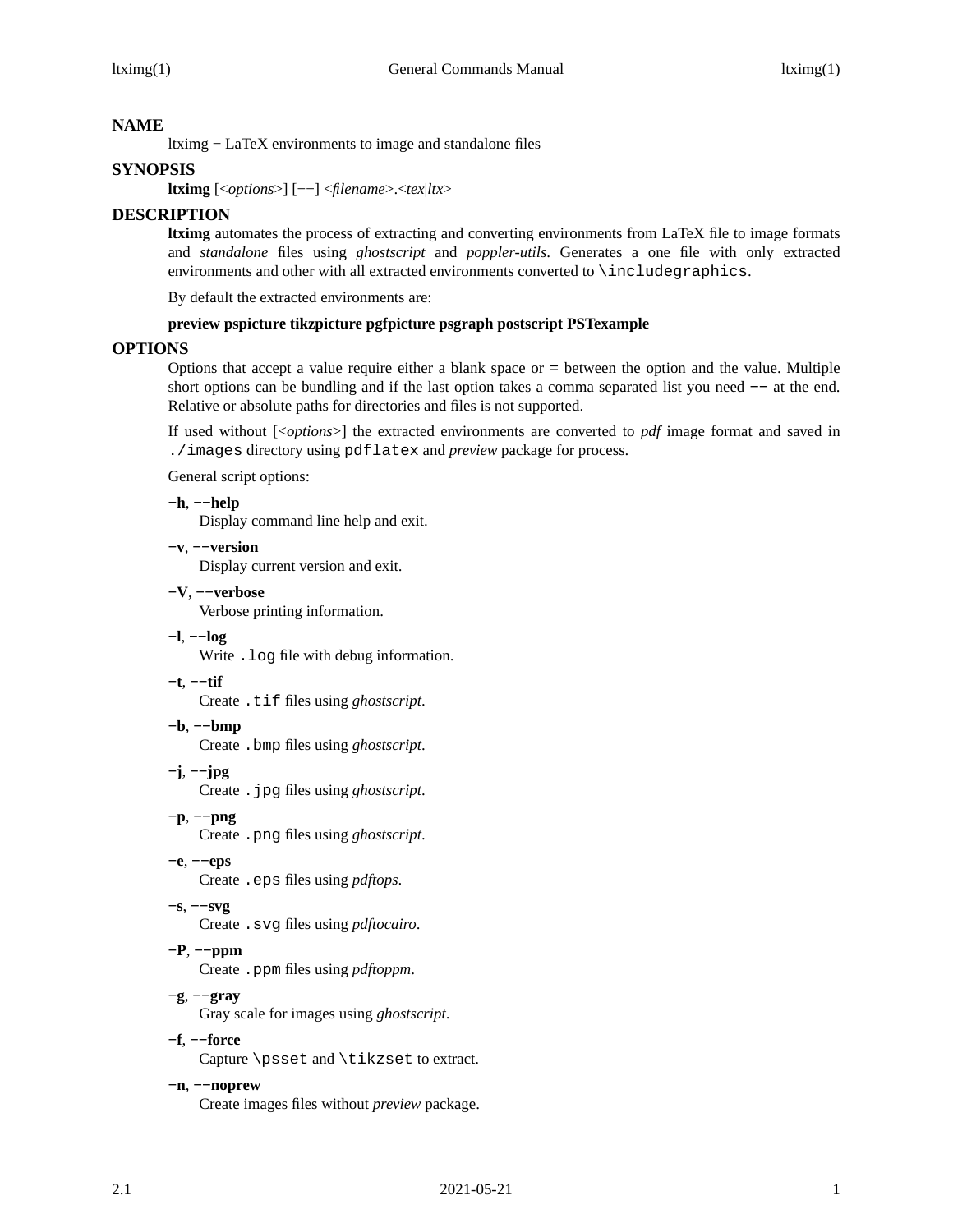**-r** *integer*, **--runs**=*integer* Set the number of times the compiler will run on the *input* file for environment extraction (default: 1). **-d** *integer*, **--dpi**=*integer* Dots per inch resolution for images (default: 150). **-m** *integer*, **--margins**=*integer* Set margins in bp for *pdfcrop* (default: 0). **-o** *filename*, **--output**=*filename* Create *output* file. **--imgdir**=*dirname* Set name of directory to save images and files (default: images). **--prefix**=*string* Set *prefix* append to each generated files (default: fig). **--myverb**=*macroname* Add \macroname to verbatim inline search (default: myverb). **--clean**=*doc*|*pst*|*tkz*|*all*|*off* Removes specific block text in *output* file (default: doc). **--zip** Compress files generated in .zip format. **--tar** Compress files generated in .tar.gz format. **--srcenv** Create files with only code of environments. **--subenv** Create standalone files for environments. **--shell** Enable \write18{SHELL COMMAND}. **--latex** Using latex>dvips>ps2pdf for compiler *input* and pdflatex for compiler *output*. **--dvips** Using latex>dvips>ps2pdf for compiler *input* and latex>dvips>ps2pdf for compiler *output*. **--dvilua** Using dvilualatex>dvips>ps2pdf for compiler *input* and lualatex for compiler *output*. **--dvipdf** Using latex>dvipdfmx for compiler *input* and latex>dvipdfmx for compiler *output*. **--xetex** Using xelatex for compiler *input* and *output*. **--luatex** Using lualatex for compiler *input* and *output*. **--arara** Use arara for compiler *input* and *output*. **--latexmk** Using latexmk for compiler *output* file. **--norun**

Run script, but no create images files.